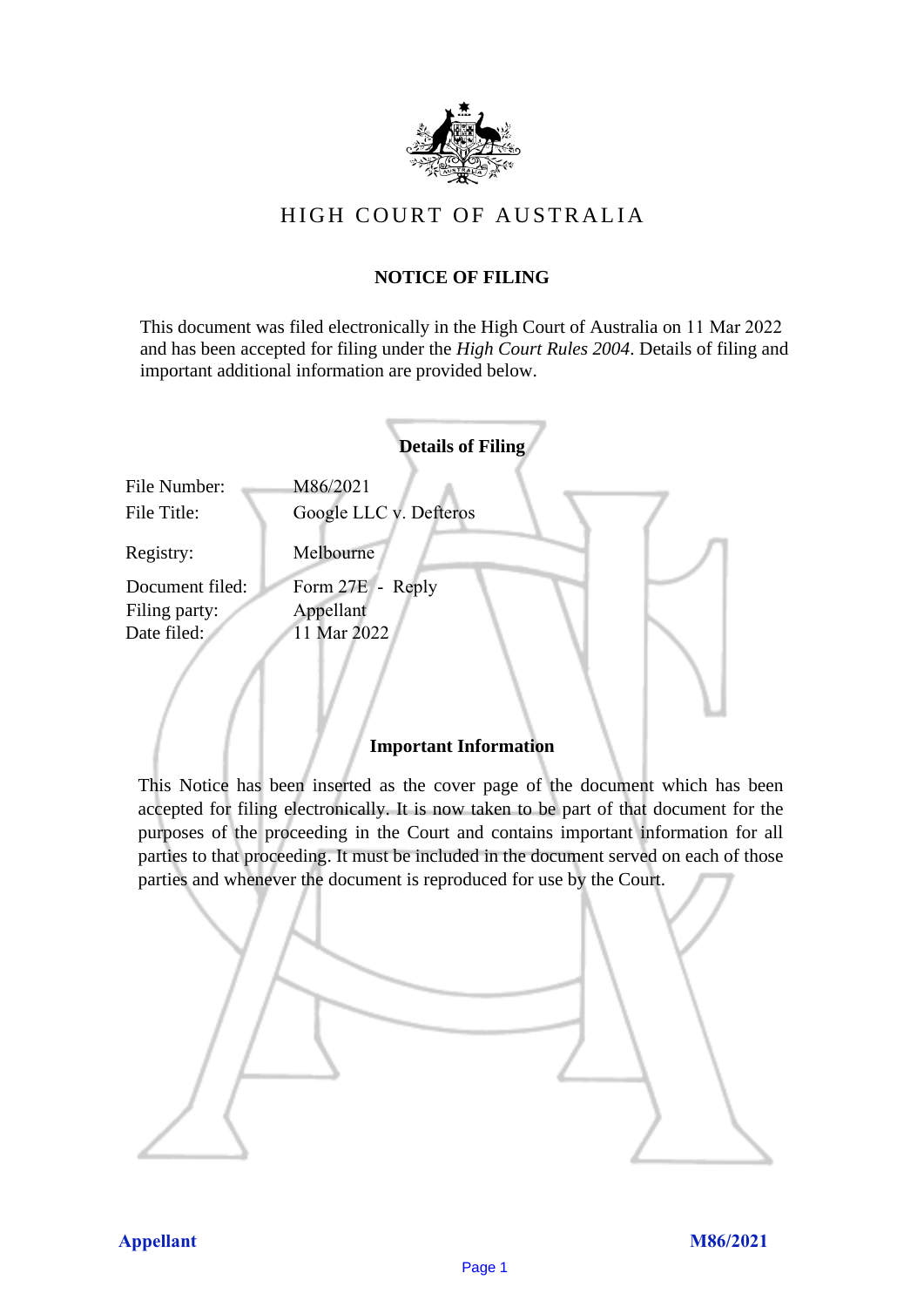# IN THE HIGH COURT OF AUSTRALIA IN THE HIGH COURT OF AUSTRALIA MELBOURNE REGISTRY MELBOURNE REGISTRY

M86/2021 M86/2021

BETWEEN: **Google LLC** BETWEEN: Google LLC Appellant Appellant

and and

10 **George Defteros** George Defteros Respondent Respondent

## **APPELLANT'S REPLY** APPELLANT'S REPLY

### **Part I: Certification** Part I: Certification

**1** The appellant certifies that this reply is in a form suitable for publication on the internet. <sup>1</sup> The appellant certifies that this reply is in a form suitable for publication on the internet.

# **Part II: Reply**  Part II: Reply

#### *Ground 1 – Publication and publishers* Ground 1— Publication and publishers

- **2** Properly understood, the authority of *Webb v Bloch* 1 does not extend to subordinate 2Properly understood, the authority of Webb v Bloch! does not extend to subordinate disseminators.<sup>2</sup> In that case, the defendants admitted publication, but claimed that it took place on an occasion of qualified privilege. The issue that arose was whether the 20 malice of the solicitor who composed and distributed the defamatory circular defeated malice of the solicitor who composed and distributed the defamatory circular defeated the privilege of his principals. Knox CJ and Isaacs J held that because the solicitor was a the privilege of his principals. Knox CJ and Isaacs <sup>J</sup> held that because the solicitor was <sup>a</sup> principal in the act of publication ("His was no subordinate part"), he was a joint tortfeasor and his malice defeated the privilege of all. <sup>3</sup> Accordingly, *Webb v Bloch* did tortfeasor and his malice defeated the privilege of all.° Accordingly, Webb v Bloch did not concern the liability of those who are subordinate disseminators<sup>4</sup> and should be confined to joint tortfeasors. confined to joint tortfeasors. APPER LIGER COURT OF AUSTRALIA<br>
MESCO221<br>
MESCO221<br>
MESCO221<br>
MESCO221<br>
MESCO221<br>
MESCO221<br>
MESCO221<br>
MESCO221<br>
MESCO221<br>
MESCO221<br>
MESCO221<br>
MESCO221<br>
MESCO221<br>
MESCO221<br>
The appellant contification<br> **APPELLANT'S REPLY**<br>
	- **3** The respondent's submission that Google's argument conflates the questions of The respondent's submission that Google's argument conflates the questions ofpublication and meaning<sup>5</sup> overlooks the well-established principle that an act of

 $\mathbf{1}$ <sup>1</sup> *Webb v Bloch* (1928) 41 CLR 331 (*Webb v Bloch)*. Webb v Bloch (1928) 41 CLR 331 (Webb v Bloch).

<sup>&</sup>lt;sup>2</sup> Cf respondent's submissions filed 18 February 2022 (the **Respondent's Submissions**), [7], [14], [18], [20]. [20].

<sup>3</sup> *Webb v Bloch* (n 1) 359 (Knox CJ), 363 (Isaacs J). Webb vBloch (n 1) 359 (Knox CJ), 363 (Isaacs J).

<sup>4</sup> See *Fairfax Media Publications Pty Ltd v Voller* (2021) 392 ALR 540, 548 [33] (Kiefel CJ, Keane and See Fairfax Media Publications Pty Ltd v Voller (2021) 392 ALR 540, 548 [33] (Kiefel CJ, Keane and Gleeson JJ, Gageler and Gordon JJ agreeing at 553 [59]) (*Voller*). Gleeson JJ, Gageler and Gordon JJ agreeing at 553 [59]) (Voller).

<sup>5</sup> Respondent's Submissions, [16]-[20]. Respondent's Submissions, [16]-[20].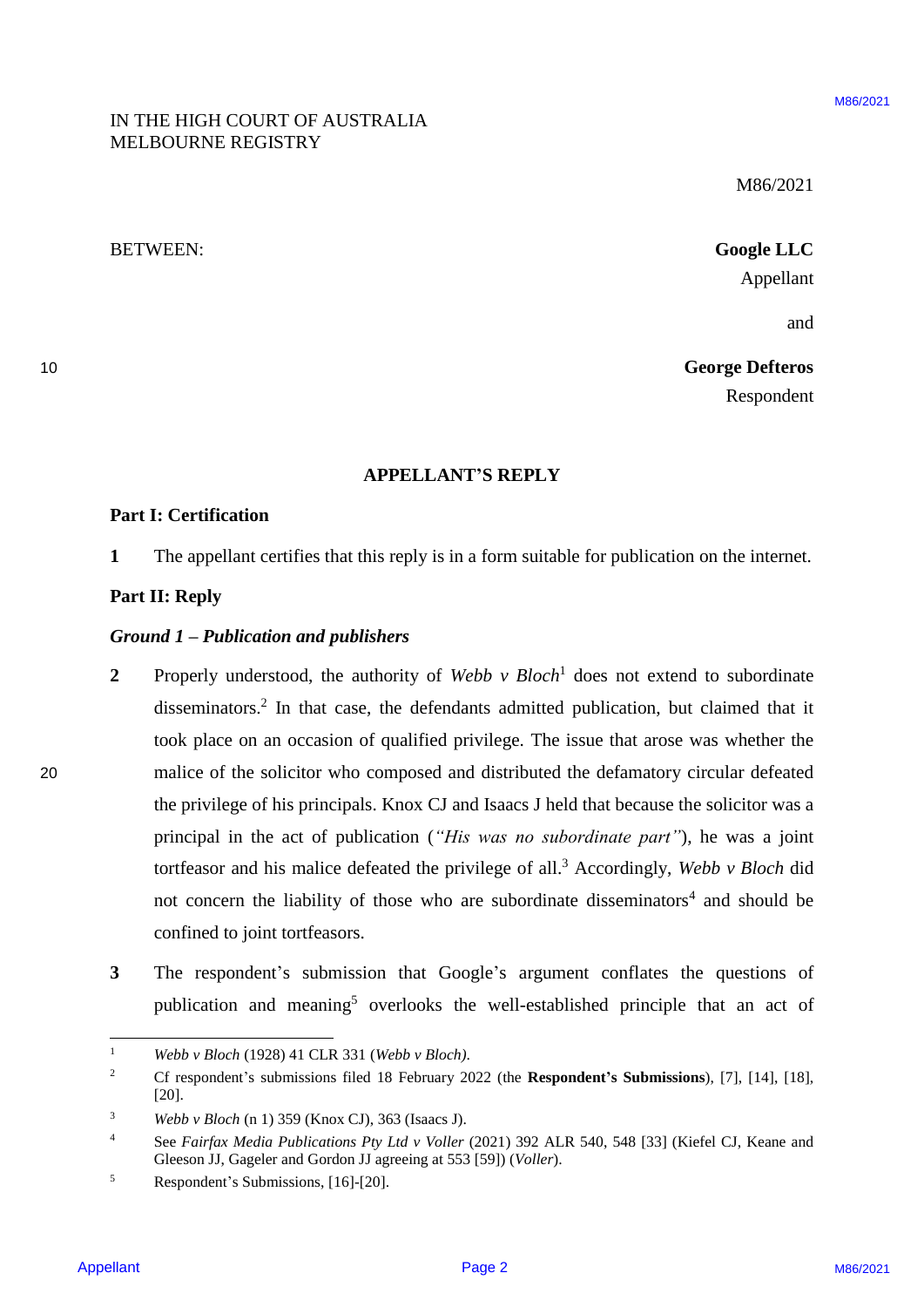publication is one that conveys to the mind of another the defamatory sense embodied publication is one that conveys to the mind of another the defamatory sense embodied in the defamatory matter. <sup>6</sup> Accordingly, a defendant acting alone cannot be in the defamatory matter.° Accordingly, a defendant acting alone cannot be characterised as being instrumental in, or a participant in, the communication of defamatory matter if its act, in and of itself, conveys no defamatory meaning. <sup>7</sup> This defamatory matter if its act, in and of itself, conveys no defamatory meaning.' This position is consistent with the findings of the Supreme Court of Canada in *Crookes v*  position is consistent with the findings of the Supreme Court of Canada in Crookes v Newton,<sup>8</sup> the Full Court of South Australia in *Google Inc v Duffy*,<sup>9</sup> and Gageler and Gordon JJ in *Fairfax Media Publications Pty Ltd v Voller*.<sup>10</sup>

2

**4** The respondent seeks to distinguish *Crookes v Newton* on the basis that, whilst it was The respondent seeks to distinguish Crookes v Newton on the basis that, whilst it was concerned with a 'mere' hyperlink,<sup>11</sup> the hyperlink in this case was provided as part of 10 *"the intentional provision of a search engine which facilitates the communication of*  "the intentionalprovision of a search engine which facilitates the communication of *allegedly defamatory matter, and the return of a search result which entices the*  allegedly defamatory matter, andthe return of a search result which entices the *searcher to click on the hyperlink and incorporates into the search result words closely*  searcher to click on the hyperlink and incorporates into the search result words closely connected with the hyperlinked material".<sup>12</sup> Whilst the respondent appears to suggest that those factors amount to 'instrumentality' or 'participation',<sup>13</sup> he fails to explain how the use of the hyperlink by the defendant in *Crookes v Newton* justified a different the use of the hyperlink by the defendant in Crookes v Newton justified <sup>a</sup> different characterisation.<sup>14</sup> In this case, the respondent made no complaint that the Search Result, on its own, defamed him (TJ [60]; CAB 37) and the trial judge found that there Result, on its own, defamed him (TJ [60]; CAB 37) and the trial judge found that there publication is one that conveys to the mind of another the defautatory same embodied<br>in the defauntatory matter. Accordingly, a defondant conigle alone contour be<br>defined as being informeral in, or a participant conigle a

 $\overline{a}$ 

<sup>&</sup>lt;sup>6</sup> Appellant's Submissions filed 21 January 2022 (Google's Submissions), [27]. See also *Voller* (n 4) 546 [23] (Kiefel CJ, Keane and Gleeson JJ, Gageler and Gordon JJ agreeing at 553 [59], adding additional [23] (Kiefel CJ, Keane and Gleeson JJ, Gageler and Gordon JJ agreeing at 553 [59], adding additional observations at 553 [61]). observations at 553 [61]).

<sup>7</sup> Cf Respondent's Submissions, [18]. Cf Respondent's Submissions, [18].

<sup>8</sup> [2011] 3 SCR 269, 291 [40], 291-292 [42] (Abella J for Binnie, LeBel, Abella, Charron, Rothstein and [2011] <sup>3</sup> SCR 269, 291 [40], 291-292 [42] (Abella <sup>J</sup> for Binnie, LeBel, Abella, Charron, Rothstein and Cromwell JJ) (*Crookes v Newton*). Abella J held that unless a defendant uses a reference in a manner that Cromwell JJ)(Crookes v Newton). Abella <sup>J</sup> held that unless adefendant uses a reference in a manner that in itself conveys defamatory meaning about the plaintiff, making reference to the existence and/or in itself conveys defamatory meaning about the plaintiff, making reference to the existence and/or location of content by hyperlink or otherwise, without more, is not publication of that content. Abella J reached this finding on the basis that "[c]ommunicating something is very different from merely communicating that something exists or where it exists. The former involves dissemination of the content, and suggests control over both the content and whether the content will reach an audience at all, while *the latter does not"*. the latter does not".

 $\overline{9}$ (2017) 129 SASR 304, 360 [187] (Kourakis CJ, Peek J agreeing at 401 [354]; Hinton J agreeing at 456 (2017) 129 SASR 304, 360 [187] (Kourakis CJ, Peek <sup>J</sup> agreeing at 401 [354]; Hinton <sup>J</sup> agreeing at 456 [562], adding additional observations at 467 [599]). Contrary to the findings of the Court of Appeal in [562], adding additional observations at 467 [599]). Contrary to the findings ofthe Court of Appeal in this case (CA [84]-[86]; CAB 171-172), Hinton J did not consider that the mere provision of a hyperlink this case (CA [84]-[86]; CAB 171-172), Hinton <sup>J</sup> did not consider that the mere provision of a hyperlink was sufficient to constitute Google a publisher of the webpage to which it provided a hyperlink, nor did Kourakis CJ speak of incorporation in the absence of the search result repeating and drawing attention to Kourakis CJ speak of incorporation in the absence of the search result repeating and drawing attention to the defamatory text of the underlying webpage. Rather, Hinton J agreed with Kourakis CJ that to constitute publication of the underlying webpage it is necessary that the text of the search result repeat constitute publication of the underlying webpage it is necessary that the text of the search result repeat and draw attention to the defamatory imputation conveyed by the underlying webpage. and draw attention to the defamatory imputation conveyed by the underlying webpage.

<sup>10</sup> *Voller* (n 4) 560-561 [90], 562 [95] (Gageler and Gordon JJ). Voller (n 4) 560-561 [90], 562 [95] (Gageler and Gordon JJ).

<sup>&</sup>lt;sup>11</sup> Respondent's Submissions, [15], [21], [24].

 $12$  Ibid [22].

<sup>13</sup> Ibid. Ibid.

<sup>14</sup> *Crookes v Newton* (n 9) 277-278 [4]-[8] (Abella J for Binnie, LeBel, Abella, Charron, Rothstein and Crookes v Newton (n 9) 277-278 [4]-[8] (Abella <sup>J</sup> for Binnie, LeBel, Abella, Charron, Rothstein and Cromwell JJ). The defendant authored the article and selected the hyperlinks to insert into it. Cromwell JJ). The defendant authored the article and selected the hyperlinks to insert into it.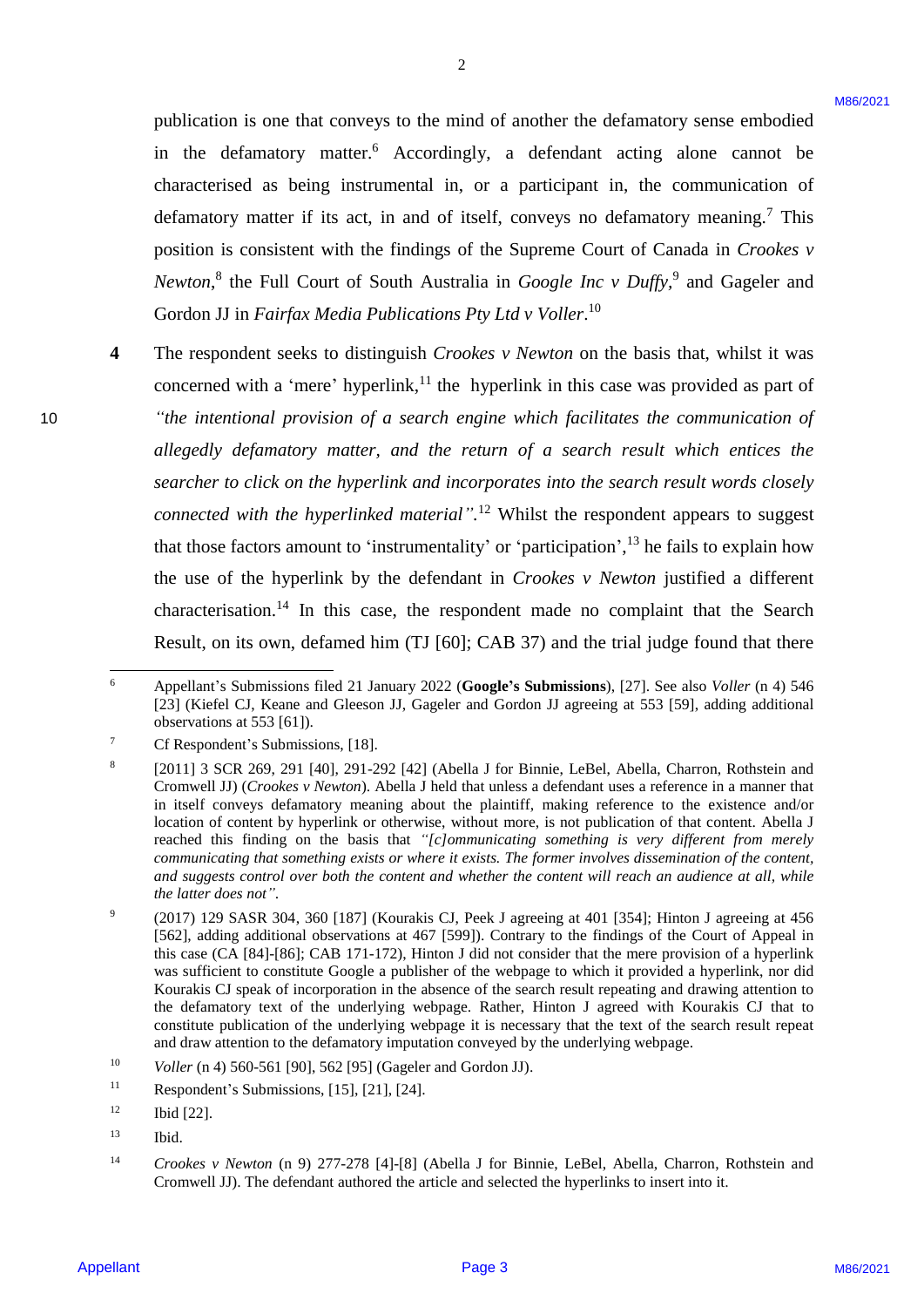was nothing in the Search Result itself that incorporated or drew attention to the was nothing in the Search Result itself that incorporated or drew attention to the defamatory imputation that was conveyed by the Underworld article (TJ [62]; CAB 38). defamatory imputation that was conveyed by the Underworld article (TJ [62]; CAB 38). It is on that basis, like the hyperlink in *Crookes v Newton*,<sup>15</sup> that the hyperlink may be characterised as a 'mere' hyperlink. characterised as <sup>a</sup> 'mere' hyperlink.

3

#### *Proposed Ground 2 – Notification/Innocent dissemination*  Proposed Ground 2 — Notification/Innocent dissemination

- 5 The respondent contends that a plaintiff ought not be required to identify the imputations of concern or explain why they cannot be justified or excused and that if Google continues to publish following notification without inquiry as to the truth of the Google continues to publish following notification without inquiry as to the truth of the matter *"in order to make its search engine more attractive"*, it must take the matter "in order to make its search engine more attractive", it must take the 10 consequences.<sup>16</sup> Two points can be made in response.
- **6** *Firstly*, how can it be said that a subordinate disseminator must assess the truth of the Firstly, how can it be said that <sup>a</sup> subordinate disseminator must assess the truth of the matter or risk liability, but that the plaintiff, who is in the best position to identify the imputations of concern and to explain why they cannot be justified or excused, should imputations of concern and to explain why they cannot be justified or excused, shouldnot be required to explain those matters?<sup>17</sup> Should every search result that is the subject of a generalised, non-particularised complaint be removed? The respondent accepts that "[s]ome subordinate publishers will not be in a position to assess whether content is *true or otherwise defensible"*, but argues that this has not caused the common law to be modified.<sup>18</sup> The explanation for that perhaps lies more in the fact that historically, at least, plaintiffs have generally not sued the subordinate disseminator *instead* of the least, plaintiffs have generally not suedthe subordinate disseminator instead of the 20 primary publisher. Further, in the cases from which the doctrine of innocent primary publisher. Further, in the cases from which the doctrine of innocent dissemination emerged the issue did not arise. In *Emmens v Pottle*,<sup>19</sup> the jury accepted that the defendant newsvendor had no notice that the newspaper it sold contained a libel that the defendant newsvendor had no notice that the newspaper it sold contained <sup>a</sup> libel and, in Vizetelly *v Mudie's Select Library Ltd*,<sup>20</sup> the plaintiff had first established the unlawful nature of the publication by complaint against the primary publisher. unlawful nature of the publication by complaint against the primary publisher. scan wathing to the Search Result inself that is composited or drew altertion to the definition of the search Results (Eq. 2021). It is on that both in the byteflick in Crossic solid Conference in the byteflick hange both

 $\overline{a}$ 

<sup>&</sup>lt;sup>15</sup> Ibid 279 [10], 292-293 [44].

<sup>16</sup> Respondent's Submissions, [36]-[37]. Respondent's Submissions, [36]-[37].

<sup>&</sup>lt;sup>17</sup> Placing this onus on the plaintiff would overcome the difficulties identified by Eady J in *Metropolitan International Schools Ltd (t/as SkillsTrain and/or Train2Game) v Designtechnica Corp (t/as Digital*  International Schools Ltd (t/as SkillsTrain and/or Train2Game) v Designtechnica Corp (t/as Digital *Trends)* [2011] 1 WLR 1743, 1761-1762 [69], as cited in the Respondent's Submissions at [34]. It would Trends) [2011] 1 WLR 1743, 1761-1762 [69], as cited in the Respondent's Submissions at [34]. It would then be a matter for the defendant as to whether it assumes the risk of being liable as a publisher in the then be a matter for the defendant as to whether it assumes the risk of being liable as a publisher in the face of evidence which may support a finding that it knew, or at least ought to have known, that the face of evidence which maysupport a finding that it knew, or at least ought to have known, that the matter in question was defamatory of the plaintiff and that the matter could not be justified or excused. matter in question was defamatory of the plaintiff and that the matter could not be justified or excused.

<sup>18</sup> Respondent's Submissions, [38]. Respondent's Submissions, [38].

 $^{19}$  (1885) 16 QBD 354.

<sup>&</sup>lt;sup>20</sup> [1900] 2 QB 170. The book was the subject of an apology, the payment of damages and a notice to the defendants recalling it from distribution and, in these circumstances, the defendants were liable as defendants recalling it from distribution and, in these circumstances, the defendants were liable as publishers for continuing to circulate copies of it. publishers for continuing to circulate copies of it.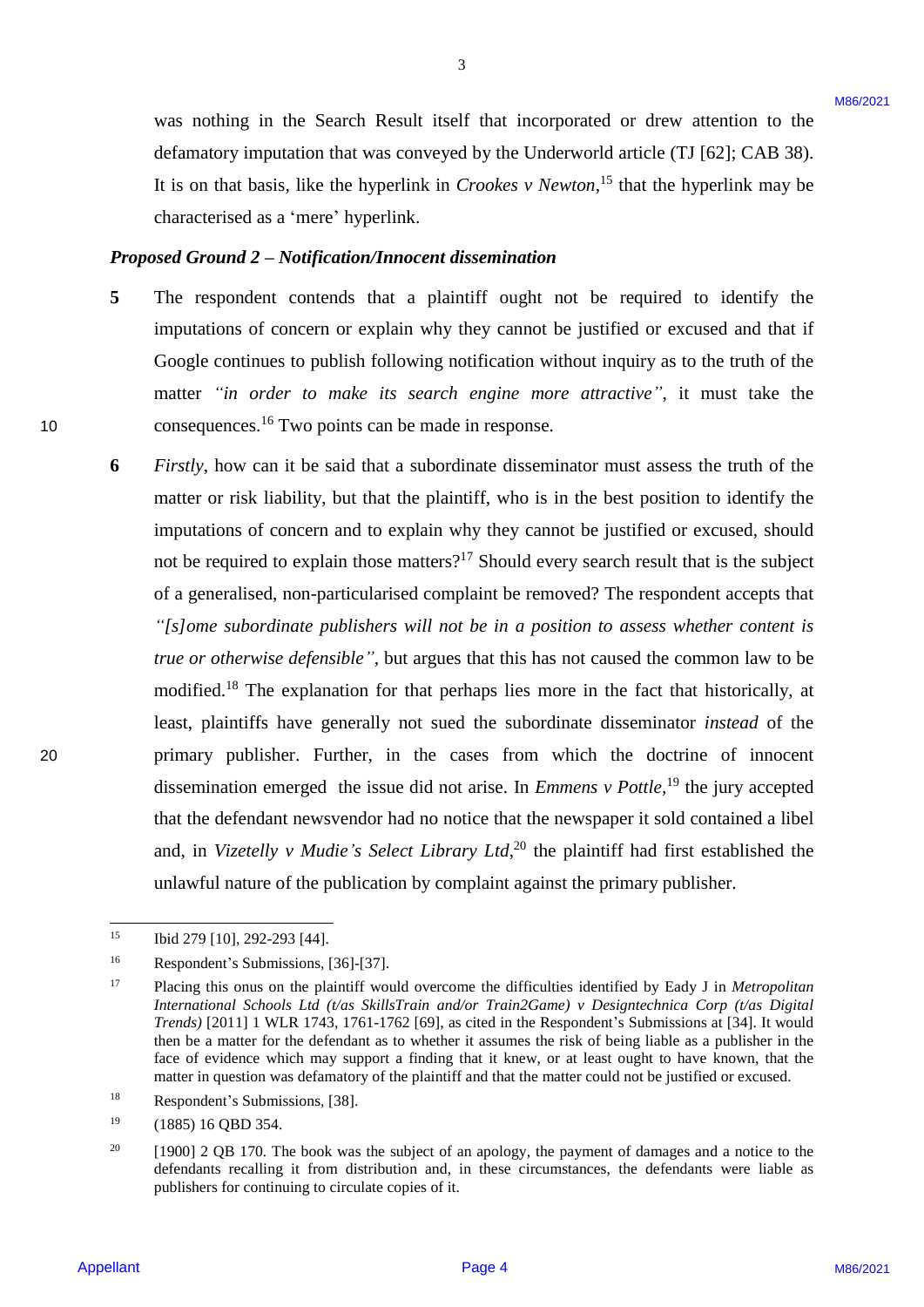**7** *Second,* although Google has a commercial interest in providing a quality service with Second, although Google has a commercial interest in providing <sup>a</sup> quality service with responsive search results (TJ [187]; CAB 66), it does not follow (as the respondent suggests by the word 'attractive') that results linking to defamatory matter rank more suggests by the word 'attractive') that results linking to defamatory matter rank more highly than non-defamatory results. No such finding was made. Instead, the evidence highly than non-defamatory results. No such finding was made. Instead, the evidence was that Google, in providing a search engine, seeks to provide relevant and high was that Google, in providing a search engine, seeks to provide relevant and high quality, authoritative results (TJ [184]; CAB 65). In this context it is not apt to equate quality, authoritative results (TJ [184]; CAB 65). In this context it is not apt to equate the Google search engine with a tabloid newspaper that seeks to attract an increased the Google search engine with a tabloid newspaperthat seeks to attract an increased readership by the nature of the stories that it publishes. It is a search engine, used by an individual to locate matter relevant to a specific search query. individual to locate matter relevant to <sup>a</sup> specific search query.

4

#### 10 **Grounds** 3 and 4 – Common law and statutory defences of qualified privilege 10

- **8** The respondent submits that this case involved publication to the world at large, "in the sense of the return of the Search Result to any user who entered the search term".<sup>21</sup> The qualifying words, italicised, highlight the dissonant nature of the respondent's submission, which conflates the distinction that must be drawn between publication to submission, which conflates the distinction that must be drawn between publication to the world at large, which is indiscriminate and not specifically targeted to an individual the world at large, which is indiscriminate and not specifically targeted to an individual reader, and publication to only those users of the Google search engine who enter a particular search query and then select the search result from the list of those returned and choose to click on the hyperlink, which is on every occasion a unique and discrete and choose to click on the hyperlink, which is on every occasion a unique and discrete act of publication to an individual user.<sup>22</sup> Further, the evidence was that different results 20 may be returned to different individuals entering the same search query (TJ [29]; CAB may be returned to different individuals entering the same search query (TJ [29]; CAB 28-29). 28-29). 3<br>Second, although Grayle bas a commental interest in providing a quality service with<br>responding CF (1871; CAB 660), it does not follow (as the foreparding<br>service with responding CF (1871; CAB 660), it does not follow (
	- **9** Google has not erroneously treated 'the common convenience and welfare of society as Google has not erroneously treated 'the common convenience and welfare of society as a whole' as a determinant of whether an occasion of common law qualified privilege exists.<sup>23</sup> On the contrary, Google's submission proceeds upon the finding below that the requisite interest and duty existed in the case of publication by Google to the substantial proportion of those to whom the Underworld article was published (TJ [199]-[201]; proportion ofthose to whom the Underworld article was published (TJ [199]-[201]; CAB 71). That duty cannot be acquitted without also publishing to the small proportion CAB 71). That duty cannot be acquitted without also publishing to the small proportion of search engine users who, it was inferred, did not have a legitimate interest in locating of search engine users who, it was inferred, did not have <sup>a</sup> legitimate interestin locating and reading the article. The rationale of the qualified privilege defence is founded upon and reading the article. The rationale of the qualified privilege defence is founded upon

<sup>21</sup> <sup>21</sup> Respondent's Submissions, [52]. Respondent's Submissions, [52].

<sup>&</sup>lt;sup>22</sup> If the facts of Bashford v Information Australia (Newsletters) Pty Limited (2004) 218 CLR 366, where publication of a newsletter to subscribers sufficed to establish the common law privilege (at 378 [26] publication of a newsletter to subscribers sufficed to establish the common law privilege (at 378 [26] (Gleeson CJ, Hayne and Heydon JJ)), then the facts here provide an ever stronger case. (Gleeson CJ, Hayne and Heydon JJ)), then the facts here provide an ever stronger case. 22

<sup>23</sup> Cf Respondent's Submissions, [53]-[54]. Cf Respondent's Submissions, [53]-[54]. 23